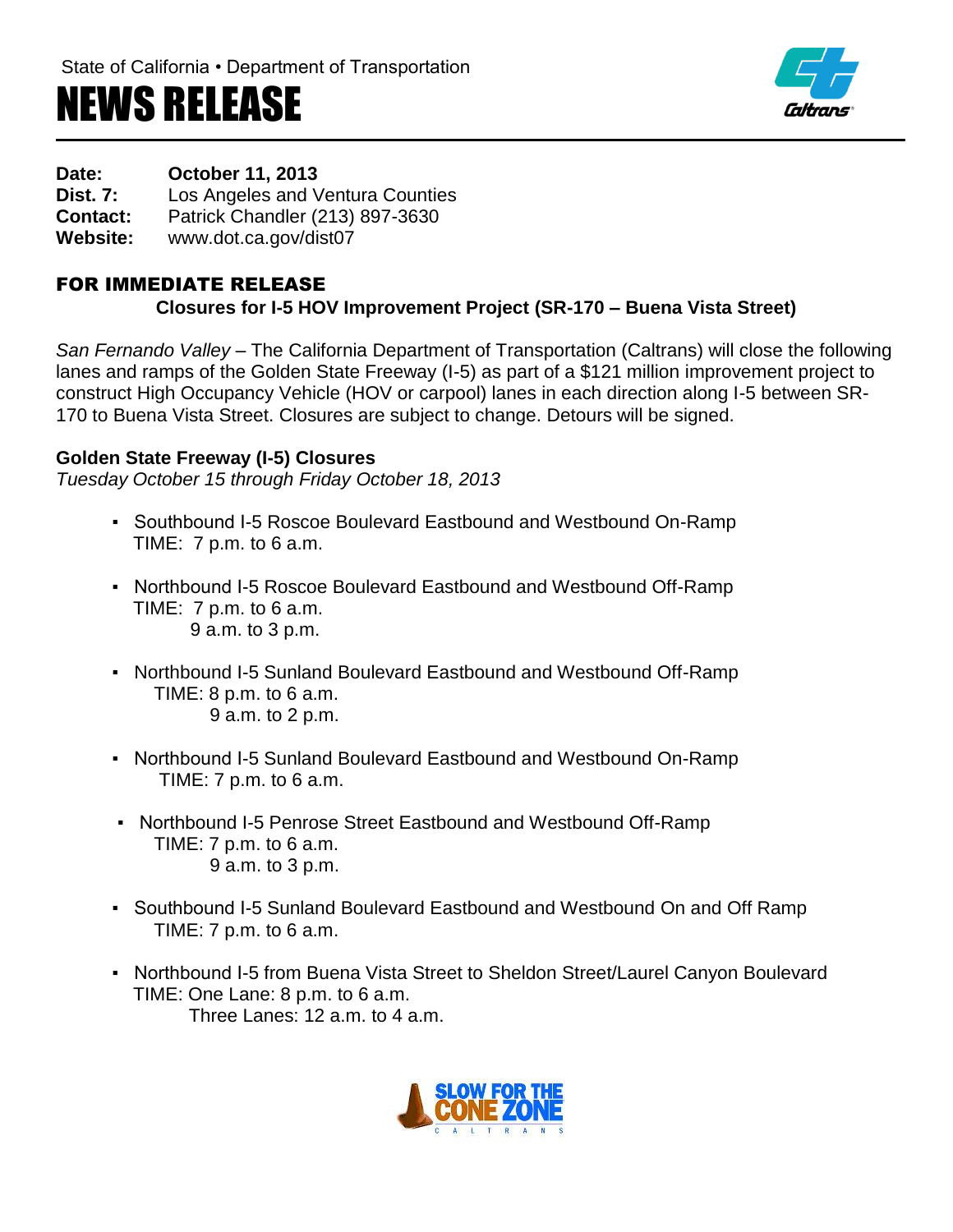- Northbound I-5 Tuxford Street Eastbound and Westbound On-Ramp TIME: 7 p.m. to 6 a.m. 9 a.m. to 3 p.m.
- Northbound I-5 Tuxford Street Eastbound and Westbound Off-Ramp TIME: 7 p.m. to 6 a.m.
- Northbound I-5 Lankershim Boulevard Eastbound and Westbound On-Ramp TIME: 7 p.m. to 6 a.m. 9 a.m. to 3 p.m.
- Northbound I-5 Sheldon Street/Laurel Canyon Boulevard Eastbound and Westbound Off and On Ramps TIME: 7 p.m. to 6 a.m. 9 a.m. to 3 p.m.
- Southbound I-5 Penrose Street Eastbound and Westbound Off-Ramp TIME: 7 p.m. to 6 a.m. 9 a.m. to 3 p.m.
- Southbound I-5 Penrose Street Northbound and Southbound On-Ramp TIME: 7 p.m. to 6 a.m. 9 a.m. to 3 p.m.
- Southbound I-5 Lankershim Boulevard Eastbound and Westbound On and Off Ramp TIME: 7 p.m. to 6 a.m. 9 a.m. to 3 p.m.
- Southbound I-5 Sheldon Street/Laurel Canyon Boulevard Eastbound and Westbound Off and On Ramps TIME: 7 p.m. to 6 a.m. 9 a.m. to 3 p.m.
- Northbound I-5 Hollywood Way Eastbound and Westbound On Ramp TIME: 10 p.m. to 6 a.m.
- Southbound I-5 Hollywood Way Eastbound and Westbound Off and On Ramps TIME: 8 p.m. to 6 a.m.
- Northbound I-5 from Buena Vista Street Eastbound and Westbound On ramp TIME: 8 p.m. to 6 a.m.
- Southbound I-5 from Sheldon Street/Laurel Canyon Boulevard to Buena Vista Street TIME: Up to Two lanes: 8 p.m. To 6 a.m. Three lanes: 12 a.m. to 4 a.m.